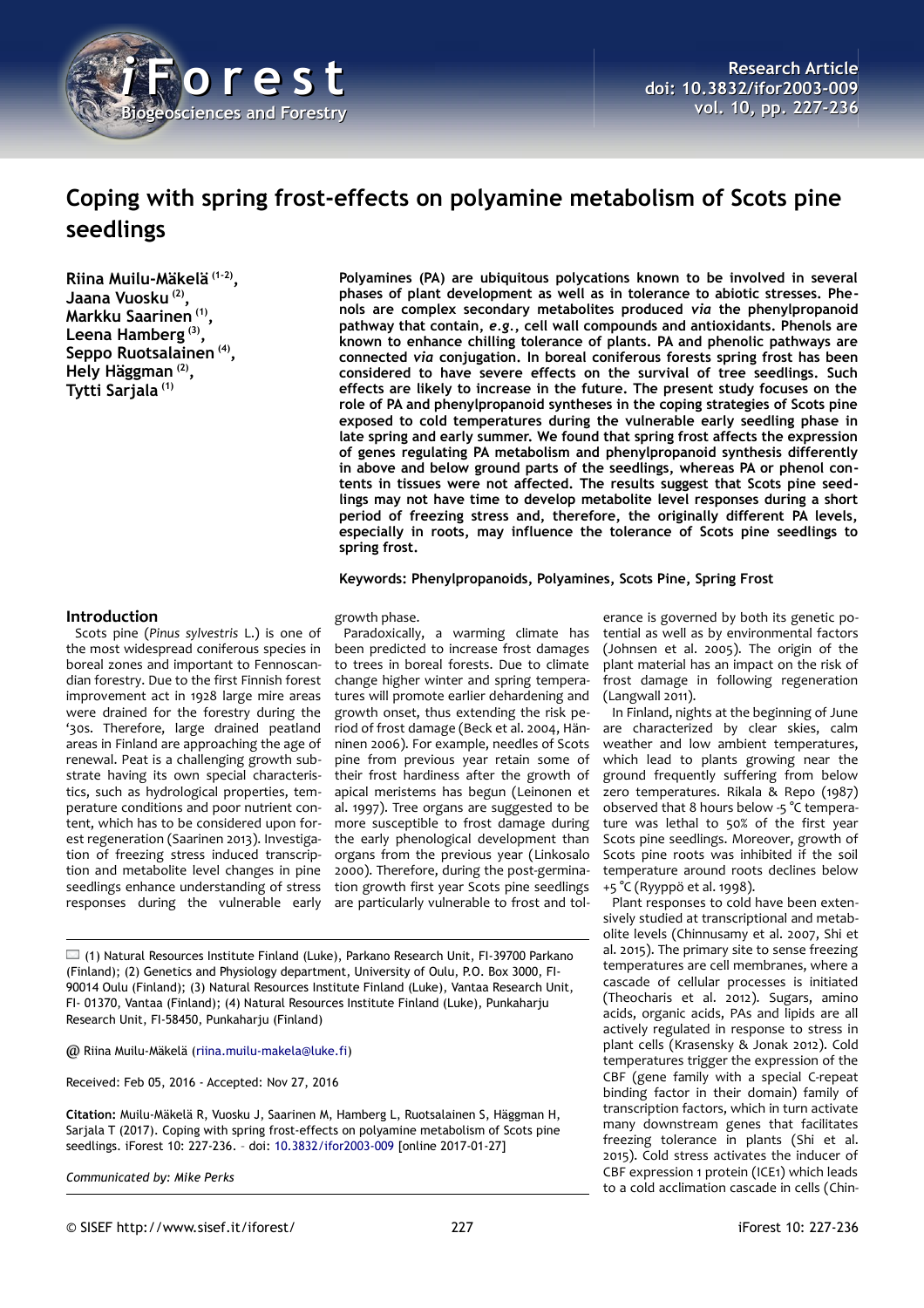nusamy et al. 2007). However, some proteins of the family R2R3-MYB can have antagonistic effect with ICE1 proteins to cold induced genes (Chinnusamy et al. 2007). R2R3-MYB genes are transcription factors and belong to a large gene family (Dubos et al. 2010), which, in conifers, can directly target genes coding for key enzymes from the interconnected pathways of amino acids and phenylpropanoids (Bomal et al. 2014). For example, *R2R3- MYB8* up-regulates the carbohydrate, shikimate and monolignol pathways in white spruce (*Picea glauca* [Moench] Voss – Bomal et al. 2014) and the phenylalanine pathway in maritime pine (*Pinus pinaster* – Craven-Bartle et al. 2013).

The phenylpropanoids are a diverse family of organic compounds that are synthesized by plants from the amino acid phenylalanine. The first step in phenylpropanoid synthesis is the conversion of phenylalanine to cinnamic acid by phenylalanine ammonia lyase (PAL). Phenolic compounds produced *via* the phenylpropanoid pathway are related to defense and / or cell wall structure, like lignin, flavonoids and stilbenes which are known to accumulate under abiotic and biotic stresses also in pine tissues (Boudet 2007, Häggman et al. 2009). The stilbenes, pinosylvin and pinosylvin 3-O-methyl ether (PSM) are phytoalexins in young pine seedlings, produced from cinnamic acid-CoA (see Fig. S1 in Supplementary material) (Chong et al. 2009) and are characterized for their antioxidant activities, especially their free radical scavenging properties (Chong et al. 2009).

PAs, putrescine (Put), spermidine (Spd), spermine (Spm) and thermospermine (Tspm), are small nitrogenous compounds that have a prominent role in cold stress regulation in plants (Alcázar et al. 2011). PA homeostasis in pines is regulated by biosynthesis, catabolism, back conversion and conjugation (see Fig. S2 in Supplementary material). Chilling damage can in several plant species be prevented by increasing PA levels during the cold response (Alcázar et al. 2011). PAs also have protective effects on membranes and cellular functions against stress (Alcázar et al. 2011). Furthermore, transgenic white pine (*Pinus strobus* L.) expressing the pathogen and freezing tolerance related protein 1 (CaPF 1) of pepper (*Capsium annuum*) had higher PA levels as compared to wild type, and was tolerant to freezing, salt and dehydration stress (Tang et al. 2007). PAs conjugate with phenols, reducing their polarity and hydrophility (Bassard et al. 2010). The phenolamides, also called hydroxycinnamic acid amides (HCAA), are a group of phenolic derivatives formed by conjugation of PAs with hydroxycinnamoyl acids (Gaquerel et al. 2014), thus forming a link between PA and phenolic metabolism (see Fig. S1 in Supplementary material).

S-adenosylmethionine synthetase (*SAMS*) is the key enzyme catalyzing the formation

of S-adenosylmethionine (SAM), which is a precursor of PAs and ethylene. Transfer of the methyl group of SAM to hydroxyl group of diverse phenolic compounds is important for plant defense and signaling (Douglas 1996, Guo et al. 2014). For example, PSM is a methylated product of pinosylvin. *SAMS* as well as pinosylvin synthase (*psSTS*) have been shown to be upregulated during cold acclimation of Scots pine (Joosen et al. 2005, Kujala & Savolainen 2012). In plants, dehydration and low temperatures induce the expression of dehydrins which belong to the group II of late embryogenesis abundant proteins (LEA family – Yang et al. 2012). Dehydrins stabilize membranes (Koag et al. 2009) and the accumulation of dehydrins in tissues in response to dehydrative stress enhances survival of Scots pine at low temperatures (Kontunen-Soppela et al. 2000). Expression of catalase (*CAT*) is related to oxidative stress in Scots pine tissues (Vuosku et al. 2015, Muilu-Mäkelä et al. 2015b).

The aim of the present study was to evaluate the role of PA and phenylpropanoid metabolism in spring frost coping strategies of Scots pine seedlings. Free and soluble conjugated PAs and the expression of the PA synthesizing genes arginine decarboxylase (*ADC)*, spermidine synthase (*SPDS*), thermospermine synthase (*ACL5*), S-adenosylmethionine decarboxylase (*SAMDC*) as well as PA catabolizing genes diamine oxidase (*DAO*) and polyamine oxidase (*PAO*) were measured from the needles and roots. The expression of *ICE1, SAMS, LEA* and *CAT* genes were analyzed to indicate reactions to stress in the seedlings. Effect of freezing on phenylpropanoid and stilbene synthesis was investigated by measuring the expression of the transcription factor gene (*R2R3-MYB8*), phenylalanine ammonia lyase (*PAL*) gene and *psSTS* gene and the total amount of phenolic compounds as well as the content of pinosylvin and PSM.

Moreover, we show here that spring frost affects PA metabolism and phenylpropanoid synthesis differently in above and below ground parts of the Scots pine seedlings. Furthermore, our results suggest that the coping with spring frost includes specific defense mechanisms because the stress responses which enhance plant tolerance during long-lasting freezing stress may not be as useful in the face of sudden and brief spring frost.

# **Material and methods**

## *Plant material and growth chamber cultivation prior to frost experiment*

Scots pine (*Pinus sylvestris* L.) seeds originated from three controlled crossings made for breeding purposes in southern Finland (Punkaharju,  $61^\circ$  45' 20" N, 29° 23' 20" E) with northern (Kolari,  $67^{\circ}$  17' N, 23° 46' E) mother grafts and pollen clones. The crossings, female graft (P74) × male pollen clone (P107 – G4-92-360), female graft (P79) × male pollen clone (P74 – G4-92-361) and female graft (P206) × male pollen clone (P111 –  $G$ 4-92-362) formed the full-sib families S1, S2 and S3, respectively. Scots pine seeds were sown on peat substrate (Kekkilä Metsätaimiturve M1L) on comb flowerpots containing six  $57 \times 24$  cm cells. Altogether 42 seeds per crossing, seven seeds per cell, were sown per treatment. Thereafter the seeds were germinated for nine weeks in a growth chamber. For PA, qPCR and phenolic measurements four biological replicates of root and needle tissue were used. The photoperiod in the growth chamber was 6 h darkness and 18 h daylight, light intensity was 180-200 µmol m<sup>2</sup> s<sup>-1</sup> and temperature 25 °C. Seedlings were fertilized with nutrients  $[KH_2PO_4 25 mg l',$  $(NH<sub>4</sub>)$  2HPO<sub>4</sub> 12.5 mg l<sup>-1</sup>, CaCl<sub>2</sub> 2.5 mg l<sup>-1</sup>, NaCl 1.25 mg g<sup>-1</sup>, MgSO<sub>4</sub> × 7H<sub>2</sub>O 7.5 mg l<sup>-1</sup>, FeCl<sub>3</sub> ×  $6H<sub>2</sub>O$  0.6 mg l<sup>-1</sup>] added to irrigation water. During the growth period, the water content of the peat was maintained at 50-70% as measured by the Theta Probe tension meter (MEA, Magill South, Australia).

## *Spring frost experiment*

In conifers, the conditions prevailing during sexual reproduction and zygotic embryogenesis appear to adjust the adaptive performance of the progeny by the mechanism that may regulate cold acclimation (Yakovlev et al. 2011). Therefore, the spring frost conditions in the present study were based on the climate data from Punkaharju during the spring or early summer. At the spring time, before pine seeds start to germinate, the temperature stays continuously above 10 °C degrees (Nygren 2011). Thereafter the temperature typically stays above zero degrees and freezing temperatures potentially exist only shortly during the late hours of the night. Thus, nine weeks from sowing the seedlings were subjected to short freezing stress in growth chambers (Conviron CMP 3246, Saskatoon, Canada; light intensity in chambers was ca. 150 µmol  $m<sup>2</sup> s<sup>-1</sup>$  and humidity was 80%). Before the experiment, a oneday acclimation period was used [\(Fig. 1\)](#page-2-0). For the first night, temperature was decreased from +20  $\degree$ C to +5  $\degree$ C for two hours and subsequently raised to +20 °C for the day time at a rate  $2^{\circ}C$  h<sup>1</sup>. During the second night, temperature was decreased to +5 °C in the control treatment and to -3 °C in the frost treatment. Seedlings were exposed to -3 °C for two hours before sampling. After freezing, temperature was raised to +5 °C for one hour, after which samples were collected and referred as a recovery state. Sampling involved 100 mg of root and needles for RNA and PA measurements, and 100-200 mg for phenol contents. Samples were immediately frozen in liquid nitrogen.

## *Polyamine analysis*

The PAs were extracted from four needle and four root tissue samples from all treatments and crossings with 5% (w/v) perchlo-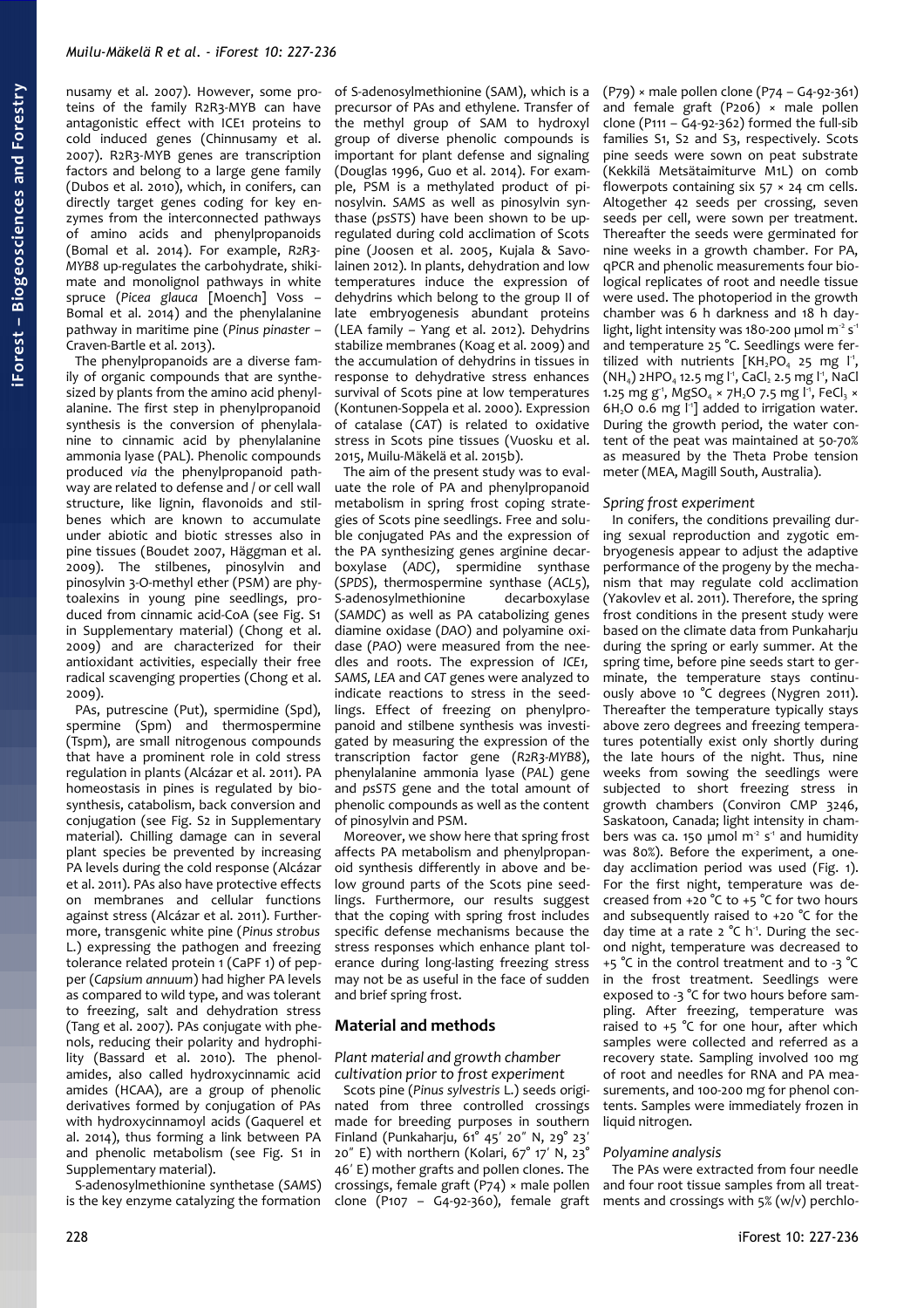ric acid. Crude extracts for free PAs and hydrolyzed supernatant for perchloric acidsoluble conjugated PAs were dansylated and separated by HPLC according to Sarjala & Kaunisto (1993) and Fornalé et al. (1999). PA concentrations were expressed as nmol g -1 fresh weight of plant tissue. As thermospermine (Tspm) is an isomer of Spm and the present study does not distinguish between Spm and possible Tspm, they are both included in the same fraction and hereafter referred to as Spm.

## *Sequencing*

The polymerase chain reaction (PCR) primers for the amplification of the cDNA fragments of the putative Scots pine *ICE1* and *R2R3-MYB8* are presented in Tab. S1 (Supplementary material). The primers of the putative *ICE1* gene were designed based on the expressed sequence tags of loblolly pine (*Pinus taeda* L.) [GenBank: DR384895.1], which was selected on the basis of similarity at the nucleotide level with genes isolated earlier from other plant species. The primers of the Scots pine putative *R2R3-MYB8* gene were based on the mRNA sequence of the *R2R3-MYB8* gene isolated from *P. taeda* [GenBank: DQ399057]. Fragments with a length of six to seven hundred base pairs were amplified by standard PCR, using seedlings root cDNA as a template and DNA Polymerase (5U µl<sup>-1</sup> - Biotools B&M Labs, S.A. Madrid, Spain). The fragments with appropriate length were gel-purified using the purification kit Wizard SV Gel and PCR Clean-Up (System Promega Corporation, Madison, USA) and sequenced by Macrogen Europe (Meibergdreef 31, 1105 AZ Amsterdam Zuidoost, Netherlands) with an Applied Biosystems 3730xl DNA Analyzer. To ensure that the correct genes were amplified the partial coding sequences were aligned with the protein sequences of other plant species by using a translated nucleotide query (see the alignments in Fig. S3 and Fig. S4 of the Supplementary material).

#### *RNA isolation and reverse transcription*

Total RNA was extracted from 100 mg of Scots pine tissue samples (four biological replicates) using a total RNA purification PureLink™ Plant RNA Reagent (Invitrogen Corporation, California, USA) according to the manufacturer's instructions. RNA samples were treated with an rDNase set (Magherey-Nagel, Duren, Germany) in order to eliminate contaminating genomic DNA. The amount of DNase used to produce DNA-free RNA samples was three times higher than recommended by the manufacturer. The RNA samples were purified with the NucleoSpin® RNA Clean-Up kit (Macherey-Nagel, Duren, Germany). RNA integrity was checked by agarose gel electrophoresis where two sharp bands (28S rRNA and 18S rRNA) were seen on the gel. If the sample was not intact, the RNA was re-extracted. RNA yields were measured three times with OD260 analysis using a



spectrophotometer (Jenway Genova MK2 Life Science Analyser, Dunmow, Essex, UK). One μg of each RNA sample was used for the gene expression analyses. cDNA was prepared from 1 μg of total RNA, which was reverse transcribed using a SuperScript VILOTM cDNA synthesis kit (Invitrogen Corporation, California, USA).

#### *Quantitative real-time PCR analysis*

The PCR primers for the expression studies of the PA biosynthesis genes *ADC* [GeneBank: HM236823], *SPDS* [GeneBank: HM-236827], *SAMDC* [GeneBank: HM236826], *ACL5* [GeneBank: HM236828], *DAO* [Gene-Bank: HM236829] and *PAO* [GeneBank: HM236830] gene were based on the Scots pine PA gene sequences. Similarly, *LEA* [GeneBank: FJ201571], *CAT* [GeneBank: EU5131- 63], *PAL* [GeneBank: AF353986.1], *psSTS* [GeneBank: S50350.1] and *SAMS* [Gene-Bank: JQ970126] primers were based on the known gene sequences of Scots pine. Sequences investigated in the present study were used to design real-time PCR primers of the *ICE1* and *R2R3-MYB8* genes. The expression of the PA genes, the stress related genes *LEA, SAMS* and *CAT* and the phenol synthesis related genes *R2R3-MYB, PAL* and *psSTS* were normalized by the gene expression values derived from two different reference genes, ubiquitin (*UBQ*) [GeneBank: AF461687] and alfa tubulin (*TUBA*) [GeneBank: FN546172]. All primers and GeneBank accession numbers are listed in Tab. S1 (Supplementary material).

The quantification of mRNA with realtime PCR was performed in 20 μL of reaction mixture composed of 2 μL of cDNA, Light Cycler® 480 SYBR Green I Master Mix, and 100 nM gene-specific primers. PCR amplification was initiated by incubation at 95 °C for 10 min followed by 40 cycles: 30 s at 95 °C, 1 min at 58 °C, and 1 min at 72 °C. The PCR conditions were optimized for high amplification efficiency (90%) for all primer pairs used. Every PCR reaction was done in triplicate to control for the variability of PCR amplification.

The relative gene expression values of the PA genes, the stress related genes and <span id="page-2-0"></span>the phenol synthesis related genes were produced by using two different reference genes, *UBQ* and *TUBA*. Target/reference ratios were counted by Advanced Relative Quantification method using the software LightCycler 480 version 1.5.0.39. In some samples the target/reference ratios varied depending on the reference gene. To diminish the effect of the reference gene on the final expression values of the target gene, average of target/reference ratio values produced with *UBQ* and *TUBA* were used to evaluate the expression level of the target gene.

#### *Total phenol content and stilbenes*

For the analysis of secondary metabolites 100-200 mg of needles or roots (four biological replicates) were ground in 100% methanol (1.5ml/100mg), transferred into a test tube and mixed by vortex. After 15 min of incubation on ice the sample was centrifuged at 10,400 × g (Eppendorf Centrifuge 5804 R) for 10min. The supernatant was filtered with a 0.2 um filter (Syringe Filter, 25 mm, Nylon Membrane) and divided to 2 ml portions into Eppendorf tubes. The samples were vacuum-dried and centrifuged at +45 °C for ca. 5 h. The pellets were stored at -80 °C.

Total phenol contents were analyzed according to the Folin-Ciocalteu procedure (Singleton et al. 1999) modified for use on 96-well microplates (BD Labware, Franklin Lakes, NJ. USA), as described in Viitala et al. (2011). Gallic acid (Sigma-Aldrich) dilutions of 500, 250, 100 and 25 mg  $I<sup>1</sup>$  in deionized water were prepared for standard solutions from a stock solution made by dissolving 500 mg gallic acid in 10 ml of ethanol and diluting with deionized water to 100 ml. From standards and samples 1/50 dilutions were used for the measurements.

For HPLC analysis the samples were dissolved to 500 µl of 50% methanol and filtered with 0.2 µl filter. HPLC analysis was performed using a Shimadzu Prominence Liquid Chromatograph system including LC-20AP pumps, a UFLC Prominence Communication Bus Module CBM-20A, a Prominence Photo diode array SPD-M20A Detec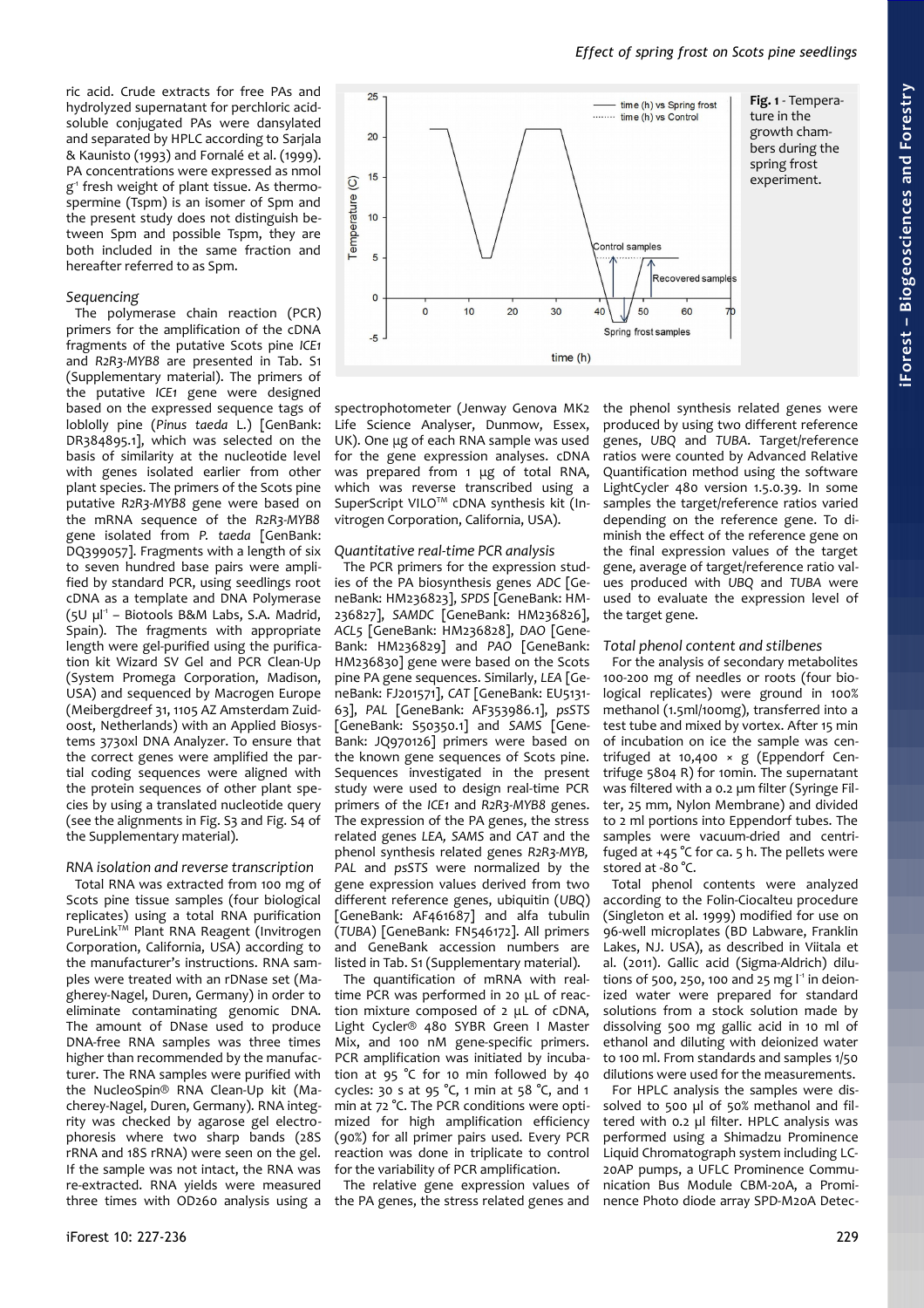<span id="page-3-1"></span>**Tab. 1** - The effects of freezing stress treatments (Control: +5 °C; Frost: -3 °C; Recovery: +5 °C) on the gene expression results of nee dles and roots of Scots pine seedlings (linear model). Coefficients with 95% confidence intervals (CI) are presented. Coefficients with CIs not including zero are significant (indicated with "S"). See also [Fig. 2](#page-4-0) and [Fig. 5.](#page-5-1) (a): difference between control and freezing stress; (b): difference between control and recovery treatment; (\*): log transformation before model estimation.

| <b>Needle</b>    | Control |            | Frost <sup>a</sup> |        | Recovery <sup>b</sup>                                         |  |     | Control         |  | Frost <sup>a</sup>                                                   |            | Recovery <sup>b</sup>           |            |                                 |        |               |
|------------------|---------|------------|--------------------|--------|---------------------------------------------------------------|--|-----|-----------------|--|----------------------------------------------------------------------|------------|---------------------------------|------------|---------------------------------|--------|---------------|
|                  |         | Est 95% CI |                    | Est    | 95% CI                                                        |  | Est | 95% CI          |  | Root                                                                 | Needle Est |                                 | 95% CI Est |                                 | 95% CI | Est           |
| <b>CAT</b>       |         |            |                    |        | 1.01 0.86, 1.14 -0.17 -0.36, 0.03 -0.1 -0.30, 0.09 CAT        |  |     |                 |  |                                                                      |            | 0.88, 1.12, 0.01                |            | $-0.16, 0.18 -0.13$             |        | $-0.30, 0.04$ |
| <b>LEA</b>       |         |            |                    |        | 1.00 0.84, 1.16 -0.2 -0.43, 0.03 -0.26° -0.49, -0.03 LEA*     |  |     |                 |  |                                                                      | $-0.04$    | $-0.27, 0.2 -0.14$              |            | $-0.47, 0.19 -0.16$             |        | $-0.49, 0.17$ |
| <b>SAMS</b>      |         |            |                    |        |                                                               |  |     |                 |  | 1.00 0.72, 1.28 -0.11 -0.45, 0.23 0.06 -0.28, 0.4 SAMS*              | $-0.04$    | $-0.19, 0.11, 0.11$             |            | $-0.11, 0.32, 0.03$             |        | $-0.19, 0.24$ |
| ICE <sub>1</sub> |         |            |                    |        | 1.00 0.87, 1.13 -0.33° -0.51, -0.15 -0.36° -0.53, -0.18 ICE1* |  |     |                 |  |                                                                      | $-0.04$    | $-0.25, 0.17 - 0.07$            |            | $-0.36, 0.23 -0.18$             |        | $-0.47, 0.12$ |
| R2R3-MYB8 -      |         |            |                    | $\sim$ |                                                               |  |     |                 |  | R2R3-MYB8* -0.06                                                     |            | $-0.33, 0.22, 0.1$              |            | $-0.23, 0.44$ 0                 |        | $-0.33, 0.33$ |
| PAL*             |         |            |                    |        | $0.63, 1.37$ $0.08$ $-0.33, 0.48$ 0.3                         |  |     | -0.11, 0.71 PAL |  |                                                                      |            | $0.83, 1.17, 0.24$ <sup>s</sup> |            | $0.02, 0.47, 0.23$ <sup>s</sup> |        | 0.01, 0.46    |
| psSTS*           |         |            |                    |        |                                                               |  |     |                 |  | $-0.24 - 0.71$ , 0.23 0.22 $-0.45$ , 0.89 0.43 $-0.24$ , 1.10 psSTS* | $-0.09$    | $-1.0.83$                       | 0.01       | $-0.75, 0.76, 0.36$             |        | $-0.40, 1.12$ |

<span id="page-3-0"></span>Tab. 2 - The effects of freezing stress treatments (Control: +5 °C; Frost: -3 °C; Recovery: +5 °C) on the gene expression results of nee dles and roots of Scots pine seedlings (linear model). Coefficients with 95% confidence intervals (CI) are presented. Coefficients with CIs not including zero are significant (indicated with "S"). See also [Fig. 3](#page-4-1) and [Fig. 4.](#page-5-0) (a): difference between control and freezing stress; (b): difference between control and recovery treatment; (\*): log transformation before model estimation.

| <b>Needle</b> | Control |                                                 | Frost <sup>a</sup> |                                                               | Recovery <b>b</b> |                                                                                                              | Root | Control   |        | Frost <sup>a</sup> |                                                                                        | Recovery <sup>b</sup> |        |
|---------------|---------|-------------------------------------------------|--------------------|---------------------------------------------------------------|-------------------|--------------------------------------------------------------------------------------------------------------|------|-----------|--------|--------------------|----------------------------------------------------------------------------------------|-----------------------|--------|
|               |         | Est 95% CI                                      | Est.               | 95% CI                                                        | Est.              | 95% CI                                                                                                       |      | Est       | 95% CI |                    | Est 95% CI                                                                             | Est                   | 95% CI |
| ADC.          |         | $1.00 \quad 0.86, 1.14 \quad -0.2$ <sup>s</sup> |                    | $-0.37, -0.04$ $-0.03$                                        |                   | $-0.19, 0.14$ ADC                                                                                            |      | $1 \quad$ |        |                    | $0.84, 1.16$ $0.03$ $-0.12, 0.19$ $0.16^{\circ}$ $0.00, 0.31$                          |                       |        |
| <b>SPDS</b>   |         |                                                 |                    | $1.00$ $0.91, 1.09$ $0.15^{\circ}$ $0.27, 0.04$ $0.2^{\circ}$ |                   | $-0.31, -0.08$ SPDS*                                                                                         |      |           |        |                    | $-0.01$ $-0.14$ , 0.12 $0.06$ $-0.11$ , 0.23 $0.02$ $-0.15$ , 0.19                     |                       |        |
| ACL5*         |         |                                                 |                    | $-0.02$ $-0.18$ , 0.13 $0.08$ $-0.12$ , 0.28 0.09             |                   | $-0.11, 0.29$ ACL5                                                                                           |      |           |        |                    | 1.00 0.74, 1.26 -0.06 -0.24, 0.12 -0.04 -0.22, 0.14                                    |                       |        |
| DAO           |         |                                                 |                    | $0.97$ $0.67$ , 1.27 $0.05$ $-0.23$ , 0.34 $0.06$             |                   | $-0.22, 0.34$ DAO*                                                                                           |      |           |        |                    | $-0.01$ $-0.16$ , 0.14 $0.45^{\circ}$ 0.24, 0.66 0.17 $-0.04$ , 0.38                   |                       |        |
| PAO*          |         | $-0.03 - 0.23, 0.16 - 0.25$                     |                    |                                                               |                   | $-0.52, 0.03 -0.33^{\circ} -0.61, -0.05$ PAO                                                                 |      |           |        |                    | $1.00$ $0.88$ , $1.12$ $-0.14$ $-0.30$ , $0.02$ $-0.22$ <sup>s</sup> $-0.38$ , $-0.06$ |                       |        |
| SAMDC*        |         | $-0.13$ $-0.59$ , $0.34$ $-0.22$                |                    |                                                               |                   | $-0.84, 0.39$ $-0.44$ $-1.05, 0.18$ SAMDC* $-0.18$ $-0.49, 0.14$ $-0.21$ $-0.23, 0.65$ $-0.13$ $-0.13, 0.57$ |      |           |        |                    |                                                                                        |                       |        |

tor (Shimadzu Manufacturing Inc., USA) and a Waters XBridge C18 5 µm 4.0 × 150 mm column (Waters Corporation, USA). The wavelengths of the detector were set at 270 and 320 nm. The stepwise HPLC mobile phase conditions were as follows: initial methanol content 2% increased to 20% at 10 min, to 30% at 20 min, increased to 45% at 33 min, increased to 95% at 35 min and then held in 95% for 10 min; the injection volume was 25 µl. Pinosylvin (Arbonova) and pinosylvin monomethyl ether (Arbonova) were used as external standards to quantify the concentrations of the compounds in pine tissues.

Data were analyzed with linear mixed models in program R with the package "nlme" and function "lme" (Pinheiro et al.

*Statistical analysis*

#### 2014, R Core Team 2014). PAs, phenols (pinosylvin, PSM and total phenol contents) as well as gene expressions were entered as response variables. Treatment was entered as explanatory variable, with two levels for PA and phenol contents (1= control,  $+5$  °C; 2= freezing, -3 °C), and three levels for gene expression (1= control, +5 °C; 2= freezing, -3 °C; 3= recovery, to +5 °C). The origin of the seedlings was entered as a random factor (three families, S1, S2 and S3). Data were log-transformed when necessary to meet assumption of normality.

# **Results**

The seedlings did not exhibit pronounced responses to stress induced by spring frost conditions. The only stress related genes affected by the frost treatment in the present study were *LEA* and *ICE1*, whose expression decreased in the needles [\(Fig. 2](#page-4-0) and [Tab. 1\)](#page-3-1). The expression of *ICE1* remained low also after recovery. Expression of the other stress related genes, *SAMS* and *CAT,* did not change during the experiment [\(Tab. 1\)](#page-3-1).

## *Effects of spring frost on PA metabolism of the seedlings*

The expression of the PA metabolism related genes was affected by the frost and recovery treatments but differently in above and below seedling parts. The temperature change from +5 to -3 °C, decreased the expression of *ADC* and *SPDS* in needles. The expression of *SPDS* remained low level also after recovery [\(Fig. 3](#page-4-1) and [Tab. 2\)](#page-3-0). Conversely, the expression of *ADC* increased in the roots after recovery. Frost increased also the expression of the PA

<span id="page-3-2"></span>Tab. 3 - The effects of freezing stress treatments (Control: +5 °C; Frost: -3 °C) on the free and soluble conjugated PA levels and phe nol contents of needles and roots of Scots pine seedlings (linear model). Coefficients with 95% confidence intervals (CI) have been presented. Coefficients with CIs not including zero are significant. (a): difference between control and freezing stress; (b): difference between control and recovery treatment; (\*): log transformation before model estimation.

|                | Control |                | Frost <sup>a</sup> |                 |               | Control |                | Frost <sup>a</sup> |                 |  |
|----------------|---------|----------------|--------------------|-----------------|---------------|---------|----------------|--------------------|-----------------|--|
| <b>Needle</b>  | Est     | 95% CI         | Est                | 95% CI          | Root          | Est     | 95% CI         | Est.               | 95% CI          |  |
| Free Put*      | 5.62    | 5.39, 5.86     | $-0.14$            | $-0.46, 0.17$   | Free Put      | 292.33  | 217.11, 367.56 | $-6.27$            | $-56.74, 44.21$ |  |
| Free Spd       | 74.07   | 53.72, 94.42   | $-12.73$           | $-41.51, 16.05$ | Free Spd*     | 4.05    | 3.62, 4.49     | 0.25               | $-0.05, 0.54$   |  |
| Free Spm*      | 2.49    | 2.08, 2.91     | $-0.05$            | $-0.64, 0.54$   | Free Spm*     | 2.59    | 2.06, 3.11     | 0.19               | $-0.15, 0.54$   |  |
| solc Put       | 10.10   | 1.57, 18.62    | 7.65               | $-4.41, 19.7$   | solc Put      | 42.94   | 13.06, 72.82   | $-9.89$            | $-33.3, 13.52$  |  |
| solc Spd       | 28.09   | 11.78, 44.4    | $-2.41$            | $-17.29.12.48$  | solc Spd      | 26.22   | 8.50, 43.93    | $-0.07$            | $-9.7, 9.56$    |  |
| solc Spm       | 6.60    | 1.15, 12.04    | $-0.27$            | $-5.32, 4.78$   | solc Spm      | 5.96    | 0.93, 10.99    | $-0.25$            | $-2.43, 1.94$   |  |
| total phenols* | 0.34    | 0.24, 0.44     | 0.03               | $-0.08, 0.14$   | total phenols | 1.49    | 0.80, 2.18     | 0.23               | $-0.16, 0.62$   |  |
| pinosylvin*    | $-2.70$ | $-2.86, -2.54$ | 0.12               | $-0.11, 0.35$   | pinosylvin    | 0.04    | 0.03, 0.04     | 0                  | $-0.01, 0.01$   |  |
| PSM*           | $-2.03$ | $-2.14, -1.93$ | $-0.01$            | $-0.13, 0.11$   | PSM*          | $-1.88$ | $-2.04 - 1.71$ | 0.19               | $-0.03, 0.42$   |  |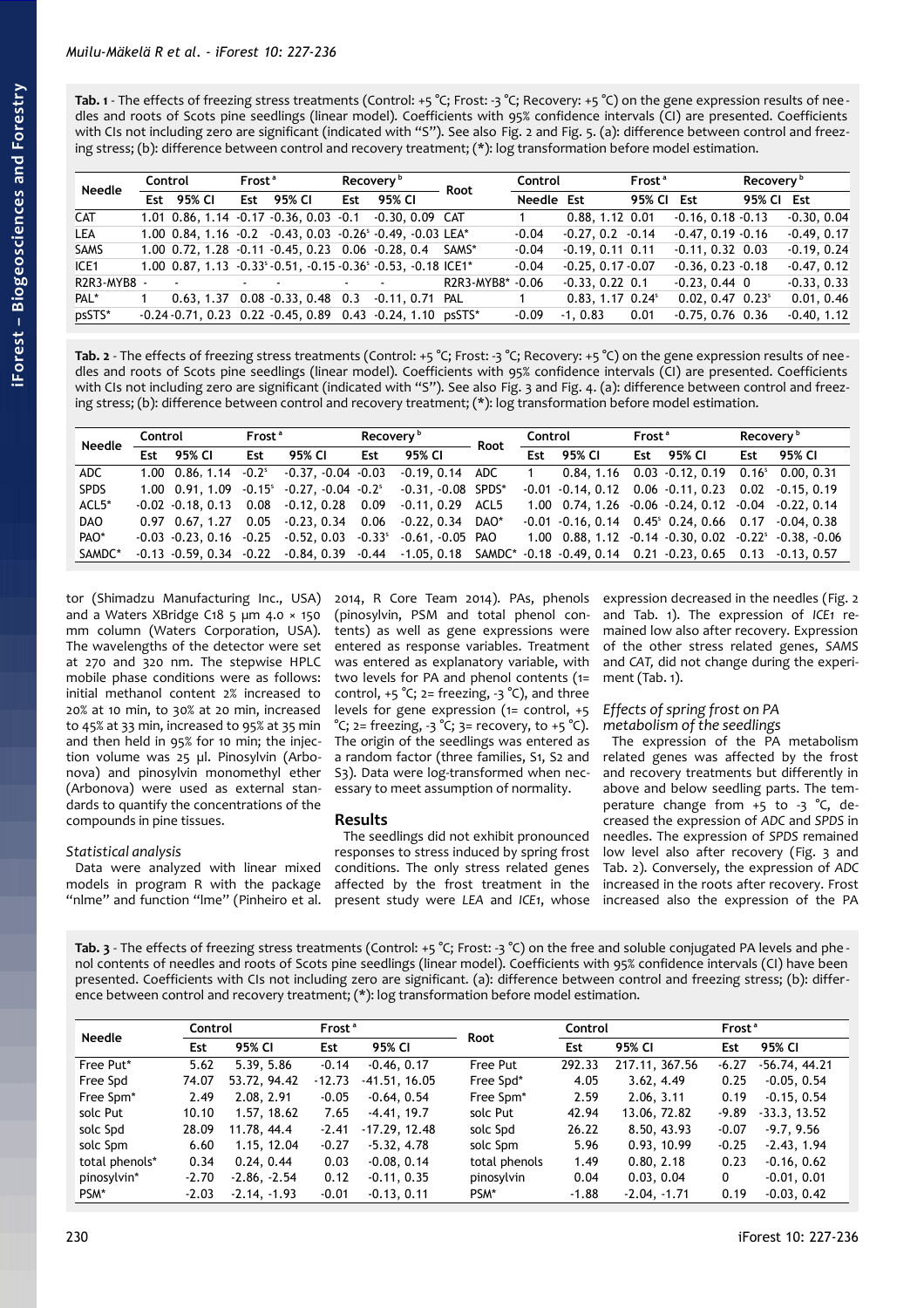<span id="page-4-0"></span>

<span id="page-4-1"></span>**Fig. 3** - Expression of the PA biosynthesizing genes (*ADC, SPDS* and *ACL5*) under spring frost (Control: +5 °C; Frost: -3 °C; Recovery: +5 °C) in Scots pine needles and roots. Open circles indicate the results from the family S1, black solid circles indicate the family S2 and grey circles indicate the family S3. Boxplot represents min and

**Fig. 2** - Expression of the freezing stress related genes (*ICE1*) and (*LEA*), under spring frost (Control: +5 °C; Frost: -3 °C; Recovery: +5 °C) in Scots pine needles and roots. Open circles indicate the results from the family S1, black solid circles indicate family S2 and grey circles family S3.

first and third quartiles and mean value.





Control (+5 °C) Frost (-3 °C) Recovery (+5 °C) Control (+5 °C) Frost (-3 °C) Recovery (+5 °C)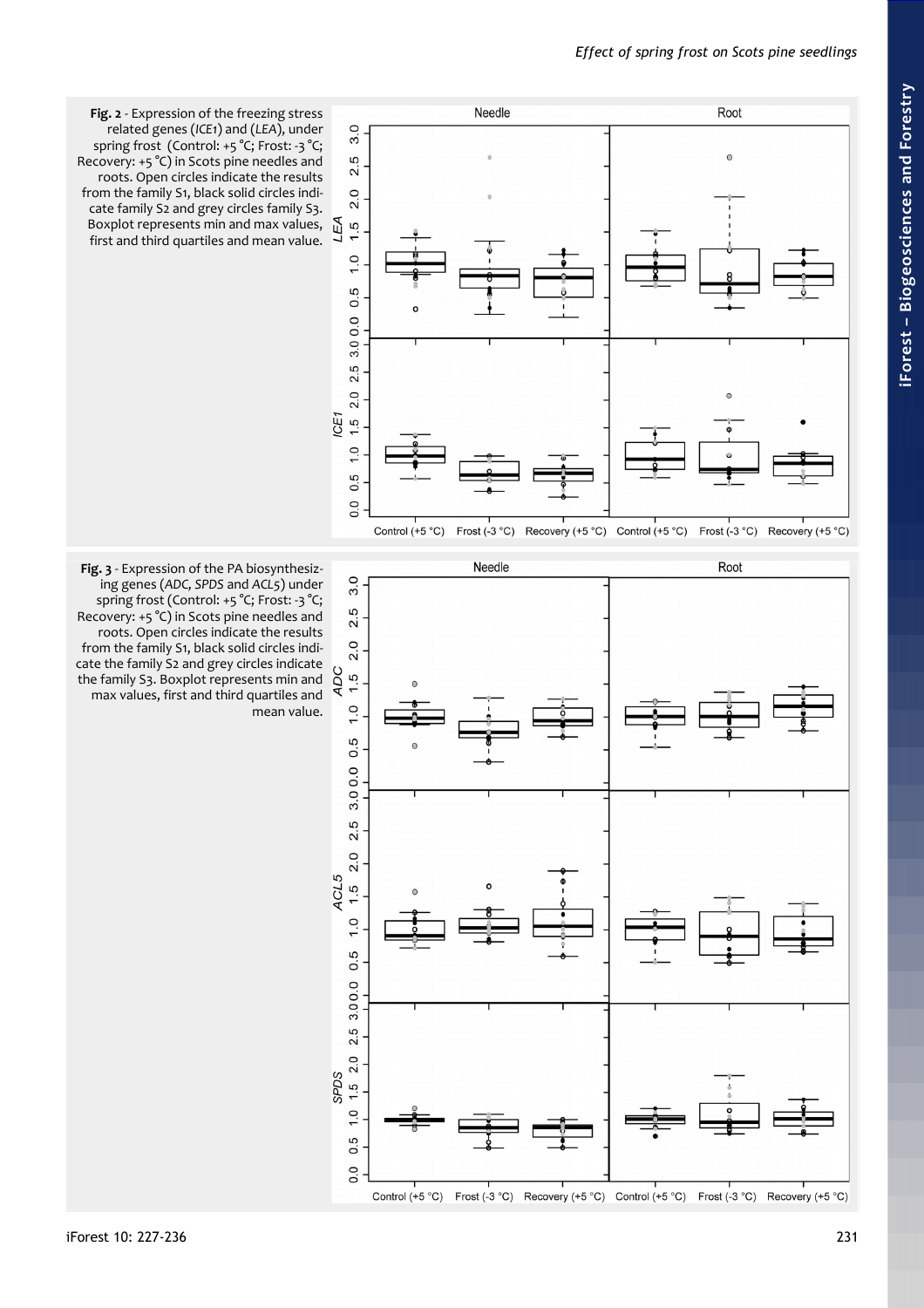

<span id="page-5-0"></span>**Fig. 4** - Expression of the PA catabolizing genes (*DAO* and *PAO*) under spring frost (Control: +5 °C; Frost: -3 °C; Recovery: +5 °C) in Scots pine needles and roots. Open circles indicate the results from the family S1, black solid circles indicate family S2 and grey circles indicate family S3. Boxplot represents min and max values, first and third quartiles and mean value.

Frost (-3 °C) Recovery (+5 °C) Control (+5 °C) Frost (-3 °C) Recovery (+5 °C) Control  $(+5 °C)$ 



<span id="page-5-1"></span>**Fig. 5** - Expression of the phenylpropanoid synthesis related genes (*R2R3-MYB8* and *PAL*) and pinosylvin synthase (*psSTS*) under spring frost (Control: +5 °C; Frost: -3 °C; Recovery: +5 °C) in Scots pine needles and roots. Open circles indicate the results from the family S1, black solid circles indicate family S2 and grey circles family S3. Boxplot represents min and max values, first and third quartiles and mean value.

catabolizing gene *DAO* in roots [\(Fig. 4](#page-5-0) and ferent families had different PA levels espe-[Tab. 2\)](#page-3-0), whereas the expression of *PAO* was down-regulated both in the needles and roots after recovery [\(Fig. 4](#page-5-0) and [Tab. 2\)](#page-3-0). The levels of free or soluble conjugated PAs were not affected in the seedlings by the treatments [\(Tab. 3\)](#page-3-2). However, the dif-

cially in their roots [\(Tab. 4\)](#page-6-0).

*Phenylpropanoid and stilbene synthesis* The *R2R3-MYB8* gene was expressed only in roots but not in the needles [\(Fig. 5\)](#page-5-1). The treatments did not affect the expression of

*R2R3-MYB8* in the roots [\(Tab. 1\)](#page-3-1). Instead, the *PAL* gene was up-regulated in roots under frost (-3 °C) and after recovery [\(Fig.](#page-5-1) [5,](#page-5-1) [Tab. 1\)](#page-3-1). The pinosylvin synthetizing gene *psSTS* was not affected by treatments [\(Fig.](#page-5-1) [5,](#page-5-1) [Tab. 1\)](#page-3-1) and also levels of the stilbenes, *i.e.*, pinosylvin and PSM, remained rela-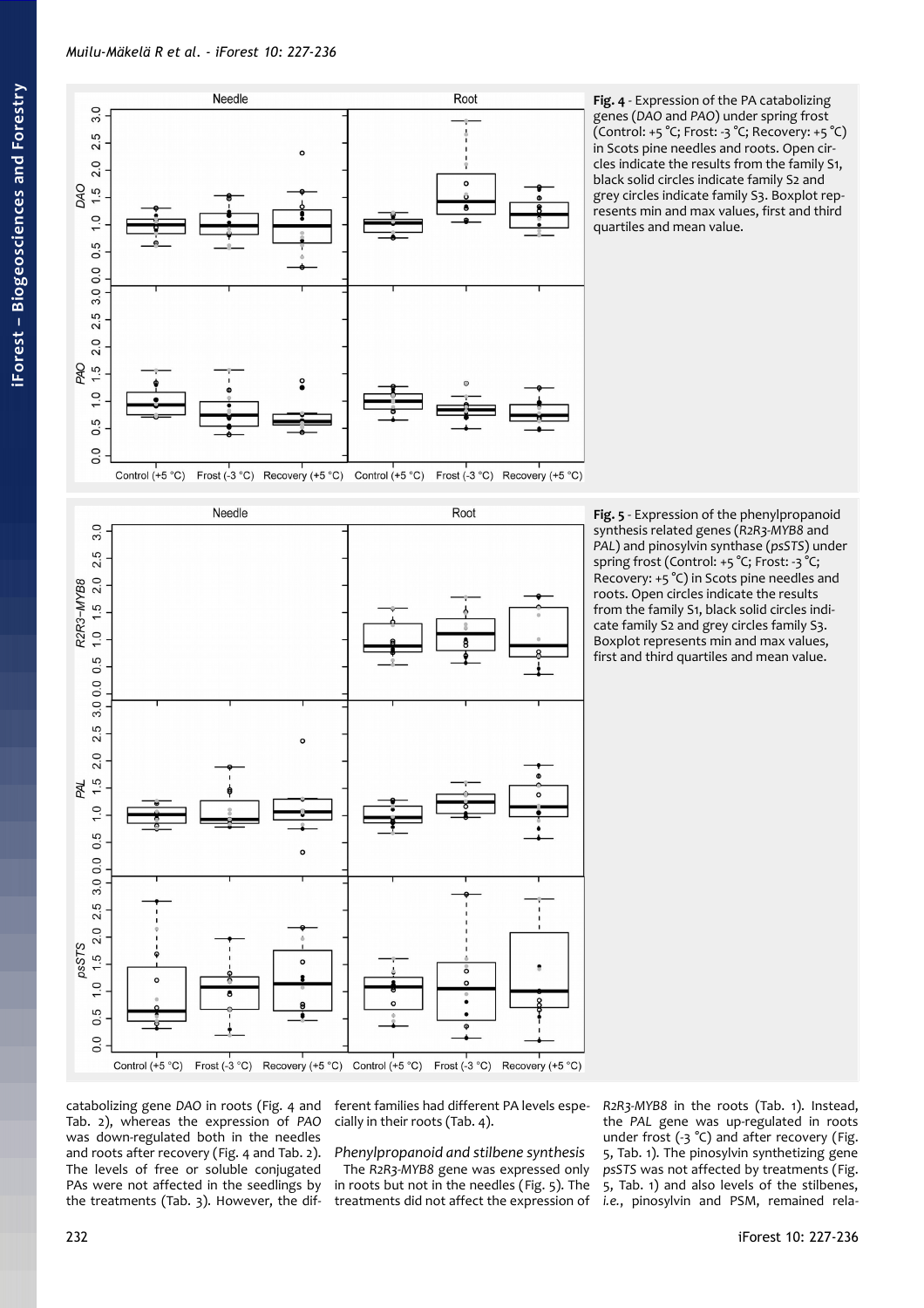<span id="page-6-0"></span>Tab. 4 - Free and soluble conjugated PA contents (nmol g<sup>-1</sup>, FW) in the needles and roots of different Scots pine full sib families (S1, S2, S3). (Solc): Soluble conjugated.

| <b>Portion</b> | Family         | <b>Free Put</b> |          | Free Spd |         | Free Spm |        | Solc Put |             | Solc Spd |                | Solc Spm |           |
|----------------|----------------|-----------------|----------|----------|---------|----------|--------|----------|-------------|----------|----------------|----------|-----------|
|                |                | Mean            | Range    | Mean     | Range   | Mean     | Range  | Mean     | Range       | Mean     | Range          | Mean     | Range     |
| Needle         | S1             | 307.9           | 517, 180 | 68.0     | 115.6   | 13.5     | 21.4   | 10.4     | 44.3, 0.0   | 12.2     | 41.1, 0.0      | 1.5      | 15.4.0.0  |
|                | S <sub>2</sub> | 314.0           | 857, 116 | 69.7     | 172, 23 | 18.1     | 61, 5  | 16.5     | 51.7, 0.0   | 32.5     | 76.7.0.0       | 9.2      | 23.1, 0.0 |
|                | S <sub>3</sub> | 233.2           | 354, 111 | 65.4     | 131, 13 | 14.7     | 31.1   | 14.9     | 49.3, 0.0   | 36.0     | 75.3, 17.4 8.7 |          | 21.3, 0.0 |
| Root           | S1             | 315.0           | 401, 197 | 75.1     | 144.37  | 16.7     | 31, 8  | 17.8     | 50.9, 0.0   | 11.2     | 20.7, 0.0      | 1.3      | 5.0, 0.0  |
|                | S <sub>2</sub> | 334.8           | 462, 198 | 95.1     | 142, 69 | 23.6     | 34, 11 | 31.3     | 20.7, 0.0   | 26.1     | 54.6, 7.9      | 6.3      | 12.8, 1.0 |
|                | S <sub>3</sub> | 217.8           | 313, 151 | 50.8     | 129, 24 | 10.9     | 24.5   | 64.9     | 155.6, 18.2 | 41.3     | 63.7, 22.7     | 9.9      | 13.5, 3.3 |

tively stable during the experiment [\(Tab.](#page-3-2) [3\)](#page-3-2). Phenol contents were on the same level in all three families in needles and roots [\(Tab. 5\)](#page-6-1).

# **Discussion**

Late winter and spring weather conditions have great significance on the population dynamics of Scots pine at the northern timberline (Juntunen & Neuvonen 2006). Humidity and temperature affect the timing of Scots pine seed germination. After winter, temperatures have to be continuously over 10 degrees, before seeds start to germinate (Nygren 2011). In southern Finland this usually occurs in the middle of May, although seedlings frequently face below zero conditions during the early summer nights. The risk of this frost damage occurrence is predicted to increase due to climate change in the future. PA biosynthesis with transcriptional and metabolic changes occurs in response to such low temperatures in many plant species (Alcázar et al. 2011). However, there are no other studies where PA metabolism, phenylpropanoid synthesis and freezing stress have been simultaneously investigated in *Pinus* species.

Generally, cold stress can have adverse effects on plant growth and development (Chinnusamy et al. 2007). Cold acclimation usually involves regulation at transcriptional, post-transcriptional and post-translational levels (Mazzucotelli et al. 2008, Theocharis et al. 2012). The results of our present spring frost study suggest that PA metabolism is down-regulated in Scots pine needles when the temperature falls below zero. Spring frost decreased expression of *ADC, SPDS, ICE1* and *LEA* and the lower expression level of *SPDS* and *ICE1* was maintained after the recovery in the needles. In our previous studies, we have shown that under drought or osmotic stresses various tissues are able to maintain consistent PA levels due to a downregulation PA catabolizing genes, which seems to be advantageous (Muilu-Mäkelä et al. 2015a, 2015b). In the present study, the expression of *PAO* decreased in needles and roots after the recovery, which might be a consequence of the frost induced down-regulation of the PA biosynthesizing genes *ADC* and *SPDS*. ICE1 is a transcription factor constitutively expressed in plant cells and the post-translational <span id="page-6-1"></span>Tab. 5 - Pinosylvin, PSM (nmol g<sup>-1</sup>, FW) and total phenol (mg g<sup>-1</sup>, FW) content in needles and roots of Scots pine full sib families (S1, S2, S3).

| Portion | Family | Pinosylvin |            | <b>PSM</b> |            | Total phenols |            |  |
|---------|--------|------------|------------|------------|------------|---------------|------------|--|
|         |        | Mean       | Range      | Mean       | Range      | Mean          | Range      |  |
| Needle  | S1     | 0.08       | 0.20, 0.05 | 0.14       | 0.19.0.11  | 1.51          | 1.75, 1.27 |  |
|         | S2     | 0.07       | 0.08, 0.06 | 0.13       | 0.14, 0.11 | 1.32          | 1.48, 1.20 |  |
|         | S3     | 0.07       | 0.10, 0.06 | 0.12       | 0.15, 0.09 | 1.50          | 2.05, 1.14 |  |
| Root    | S1     | 0.03       | 0.05, 0.02 | 0.18       | 0.36, 0.11 | 2.27          | 3.06, 1.74 |  |
|         | S2     | 0.04       | 0.05, 0.03 | 0.19       | 0.37, 0.13 | 1.36          | 2.09, 0.91 |  |
|         | S3     | 0.04       | 0.05, 0.03 | 0.16       | 0.20, 0.12 | 1.20          | 2.00, 0.21 |  |

modifications are necessary for ICE1 protein to activate downstream genes (Chinnusamy et al. 2007). Therefore, the transcription level down-regulation of *ICE1* under frost might suggest general metabolic rigor in needle tissues rather than the regulation of freezing stress induced cascades in the cells. However, transcription level gene regulation differed between above and below ground parts of the seedlings.

Spring frost induced expression of the PA catabolizing gene *DAO* in Scots pine roots. Analogously, freezing stress increased *DAO* and *PAO* activity in Virginia pine (*Pinus virginiana* Mill.) roots and exogenously applied PAs increased root growth at low temperatures (Tang & Newton 2005). A soil temperature of  $+5$  °C inhibits the growth of roots in Scots pine seedlings, leading to decreased ATP enzyme activity and an imbalance between water and nutrient uptake and transpiration (Ryyppö et al. 1998). In the present study, increased *DAO* expression in roots may indicate the launching of a signaling pathway where PA catabolism is up-regulated and  $H_2O_2$  produced, leading to alterations in root development. Expression of the  $H_2O_2$ -scavenging enzyme gene *CAT* remained stable, which is consistent with our earlier results, suggesting that changes in *CAT* expression are not necessarily connected with stress in developing Scots pine tissues. Rather, *CAT* seems to protect cells against  $H_2O_2$  accumulation, especially during active metabolism (Vuosku et al. 2015).

An increase of PA levels appears to be necessary for the roots of Virginia pine to resist cold stress (Tang & Newton 2005). PAs conjugate with hydroxycinnamic acids, proteins and cell wall components and are shown to stabilize membranes under abiotic stress (Bassard et al. 2010). Accordingly, Put was required for root growth in Virginia pine plantlets, whereas Spd and Spm behave as growth inhibitors (Tang & Newton 2005). Experimental, spring frost conditions did not affect free or soluble conjugated PA levels in Scots pine seedlings. In general, tolerant plant species seem to accumulate PAs under freezing stress more than the non-tolerant ones (Groppa & Benavides 2008).

PA oxidation has been associated with stress-induced phenylpropanoid metabolism in cell cultures of the grape vine (*Vitis vinifera* L. – Hatmi et al. 2014). PA oxidation releases H<sub>2</sub>O<sub>2</sub>, which promotes cell-wall stiffening through formation of covalent cross links between cell wall components (Pottosin et al. 2014). *R2R3-MYB* genes are transcription factors belonging to a large gene family and known to regulate phenylpropanoid synthesis related genes such as *PAL* and 4-coumarate:CoA ligase (*4CL –* Craven-Bartle et al. 2013). Different *R2R3- MYB* genes have a dual action in regulating their response genes (Bomal et al. 2014). Plants can alter their metabolism in response to environmental cues via the *R2R3- MYB* converse, reflecting phenotypic plasticity (Bomal et al. 2014). In maritime pine seedlings, phenylpropanoid synthesis related genes were induced by a high expression of *R2R3-MYB8* in lignifying tissues (Craven-Bartle et al. 2013). In spruce, the *R2R3- MYB8* gene expressed in differentiating xylem in roots and stems, having a very similar expression profile with *4CL* (Bomal et al. 2014). In the present study, the putative *R2R3-MYB8* gene of Scots pine was mainly expressed in the roots, but only very mildly in needles. Expression of the *PAL* gene increased in roots under freezing stress and remained high throughout the recovery treatment, suggesting a frost -induced activation of the phenylpropanoid pathway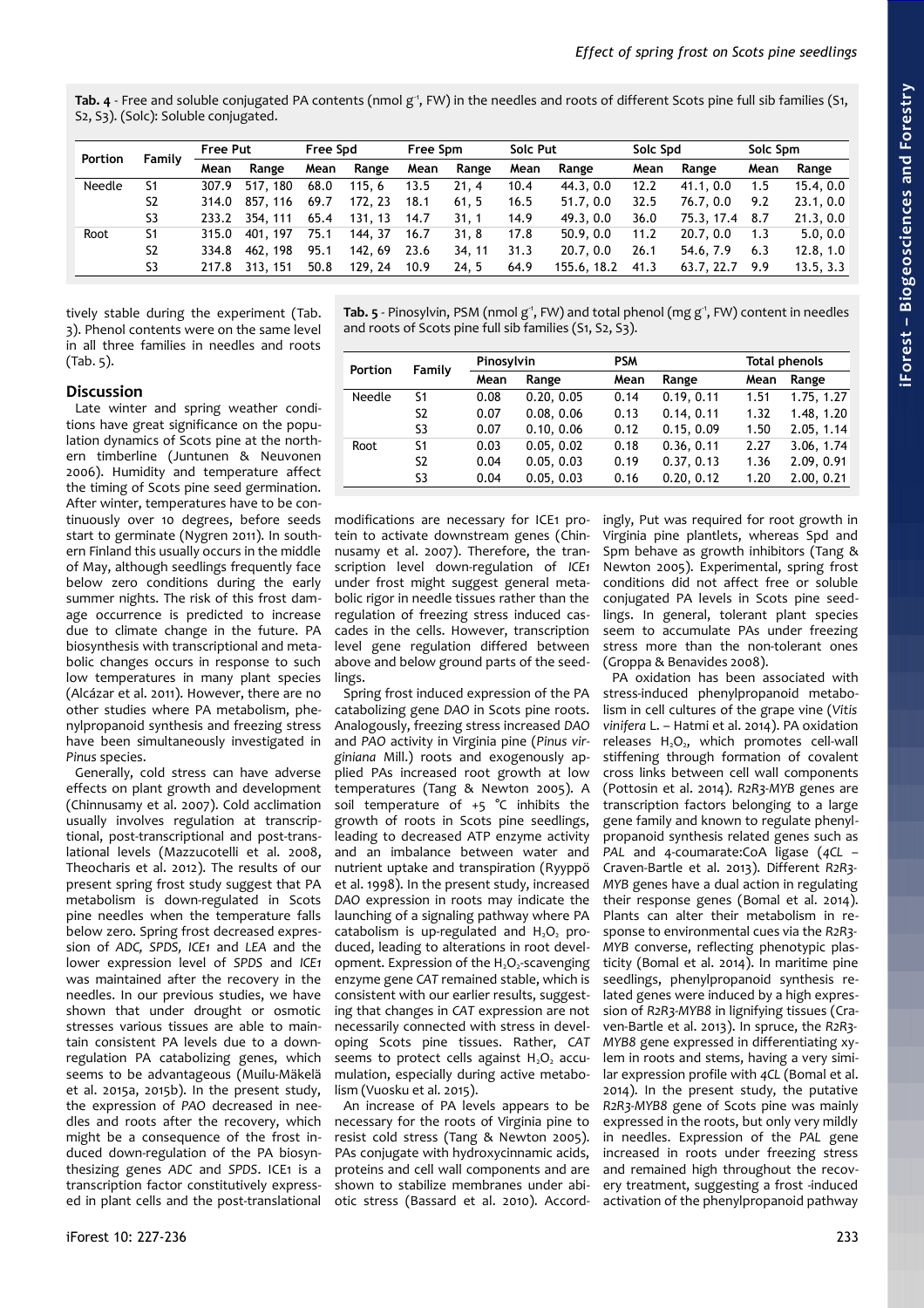## in roots.

In different microhabitats (*e.g.*, in peatland soil) the seedlings are exposed to rapid changes in temperature, especially in spring. Higher PA or phenolic contents might be advantageous to seedlings under such conditions, which do not allow for prolonged cellular metabolic responses. Jensen et al. (2000) found that PAL activity as well as the total amount of phenolics increased in root tissue 24 h after soybean (*Glycine max* [L.] Merr) plants were transferred to low temperatures. PAL activity, and the accumulation of soluble phenolics, hydroxyl cinnamic acids and anthocyanins depends on the temperature to which the plants are exposed, particularly so in chilling resistant plants (Solecka & Kacperska 2003). In oil plants (*Brassica napus* L.), decrease in content of ferulic acid in the cell walls of *PAL*-inhibited cells resulted in cell wall rigidity and cold stress sensitivity (Solecka & Kacperska 2003). Therefore, the results of the present study suggest that the transcriptional up-regulation of the PA catabolizing gene *DAO* and phenylpropanoid synthesizing gene *PAL* can be connected to an early response of root development in Scots pine seedlings *via* root growth inhibition and/or cell-wall stiffening processes.

In our earlier study we have shown that under severe drought stress Scots pine seedlings invest in the shoots rather than roots (Muilu-Mäkelä et al. 2015a). This is the case also after freezing stress as rising temperatures decreases the root/shoot ratio of Scots pine seedlings, apparently due to a preferential allocation of photosynthates to shoots (Vapaavuori et al. 1992). In the present study, the transcription level data shows that gene expressions remained stable or decreased in needles under slight freezing stress. Conversely, *DAO* and *PAL* genes were up-regulated in roots under subzero temperatures suggesting that spring frost induced signaling pathway leads to reorganization of root growth in Scots pine seedlings.

## **Conclusions**

An increased expression of *DAO* in roots under freezing stress and an up-regulation of *ADC* after recovery treatment suggest that PA metabolism has a specific role in spring frost-induced signaling in the root tissue. Moreover, up-regulation of the *PAL* gene in roots due to freezing may be associated with the initiation of phenylpropanoid synthesis, although this could not be sustained *via* changes in PA or phenol contents during the present experiment. This is the first time that PA oxidation and phenylpropanoid biosynthesis related genes have been shown to coexpress under mild freezing stress, mimicking spring frost in the root tissue of pine seedlings. This reveals their potential role in the initial stages of the coping strategies of Scots pine against spring frost.

# **List of abbreviations**

The following abbreviations were used throughout the text:

- ACL5: thermospermine synthase;
- ADC: arginine decarboxylase;
- CaPF1: freezing tolerance related protein 1 of pepper;
- CAT: catalase;
- CBF: C-repeat binding factor;
- CI: confidence interval;
- DAO: diamine oxidase;
- HCAA: hydroxycinnamic acid amide;
- H<sub>2</sub>O<sub>2</sub>: hydrogen peroxide;
- HPLC: high pressure liquid chromatography;
- ICE1: freezing stress related gene;
- LEA: late-embryogenesis-abundant protein;
- PA: polyamine;
- PAL: phenylalanine lyase;
- PAO: polyamine oxidase;
- PMT: pinosylvin monomethyl transferase;
- PSM: pinosylvin monomethyl ether;
- Put: putrescine;
- R2R3-MYB: transcription factor family related to phenylpropanoid synthesis;
- SAMS: S-adenosyl methionine synhase;
- SAMDC: S-adenosyl methionine decarboxylase;
- Spd: spermidine;
- SPDS: spermidine synthase;
- Spm: spermine;
- SPMS: spermine synthase;
- psSTS: pinosylvin synthase;
- Tspm: thermospermine;
- TUBA: alfa-tubulin;
- UBO: ubiquitin:
- 4CL: 4-coumarate:CoA ligase.

## **Acknowledgements**

RMM designed the practical part of the study, carried out the molecular genetic studies, analyzed the data and wrote the manuscript. LH performed the statistical analyses. MS and TS helped to design and arrange the experimental platform. HH conceived of the study and together with TS and JV participated in its design and coordination, and helped to draft the manuscript. All authors read and approved the final manuscript.

We are grateful to Ms. Eeva Pihlajaviita, Ms. Anneli Käenmäki and Ms. Hanna Leppälammi for their skillful technical help. We thank language editor Dr. Otso Huitu who revised English of the manuscript. The research was funded by the Thule Institute (2010-2013) (to HH), Academy of Finland (Project 121994 to TS) and Graduate School of Forest Sciences (2012-2016) (to RMM).

## **References**

- Alcázar R, Cuevas JC, Planas J, Zarza X, Bortolotti C, Carrasco P, Salinas J, Tiburcio AF, Altabella T (2011). Integration of polyamines in the cold acclimation response. Plant Science 180: 31-38. doi: [10.1016/j.plantsci.2010.07.022](http://dx.doi.org/10.1016/j.plantsci.2010.07.022)
- Bassard JE, Ullmann P, Bernier F, Werck-Reichhart D (2010). Phenolamides: bridging polyamines to phenolic metabolism. Phytochemistry 71: 1808-1824. - doi: [10.1016/j.phytochem.20](http://dx.doi.org/10.1016/j.phytochem.2010.08.003)

#### [10.08.003](http://dx.doi.org/10.1016/j.phytochem.2010.08.003)

- Beck EH, Heim R, Hansen J (2004). Plant resistance to cold stress: mechanisms and environmental signals triggering frost hardening and dehardening. Journal of Bioscience 29: 449- 459. - doi: [10.1007/BF02712118](http://dx.doi.org/10.1007/BF02712118)
- Bomal C, Bedon F, Caron S, Mansfield SD, Levasseur C, Cooke J, Blais S, Tremblay L, Morency M-J, Pavy N, Grima-Pettenati J, Séguin A, MacKay J (2014). Involvement of *Pinus taeda* MYB1 and MYB8 in phenylpropanoid metabolism and secondary cell wall biogenesis: a comparative in planta analysis. Journal of Experimental Botany 59: 3925-3939. - doi: [10.1093/jxb/](http://dx.doi.org/10.1093/jxb/ern234) [ern234](http://dx.doi.org/10.1093/jxb/ern234)
- Boudet AM (2007). Evolution and current status of research in phenolic compounds. Phytochemistry 68: 2722-2735. - doi: [10.1016/j.phyto](http://dx.doi.org/10.1016/j.phytochem.2007.06.012) [chem.2007.06.012](http://dx.doi.org/10.1016/j.phytochem.2007.06.012)
- Chinnusamy V, Zhu J, Zhu J-K (2007). Cold stress regulation of gene expression in plants. Trends in Plant Science 12: 444-451. - doi: [10.1016/j.tplan](http://dx.doi.org/10.1016/j.tplants.2007.07.002) [ts.2007.07.002](http://dx.doi.org/10.1016/j.tplants.2007.07.002)
- Chong J, Poutaraud A, Hugueney P (2009). Metabolism and roles of stilbenes in plants. Plant Science 177: 143-155. - doi: [10.1016/j.plantsci.20](http://dx.doi.org/10.1016/j.plantsci.2009.05.012) [09.05.012](http://dx.doi.org/10.1016/j.plantsci.2009.05.012)
- Craven-Bartle B, Pascual MB, Cánovas FM, Avila C (2013). A Myb transcription factor regulates genes of the phenylalanine pathway in maritime pine. The Plant Journal 74: 755-766. - doi: [10.1111/tpj.12158](http://dx.doi.org/10.1111/tpj.12158)
- Douglas CJ (1996). Phenylpropanoid metabolism and lignin biosynthesis: from weeds to trees. Trends in Plant Science 1: 171-178. - doi: [10.1016/](http://dx.doi.org/10.1016/1360-1385(96)10019-4) [1360-1385\(96\)10019-4](http://dx.doi.org/10.1016/1360-1385(96)10019-4)
- Dubos C, Stracke R, Grotewold E, Weisshaar B, Martin C, Lepiniec L (2010). MYB transcription factors in *Arabidopsis*. Trends in Plant Science 15: 573-581. - doi: [10.1016/j.tplants.2010.06.005](http://dx.doi.org/10.1016/j.tplants.2010.06.005)
- Fornalé S, Sarjala T, Bagni N (1999). Endogenous polyamine content and metabolism in the ectomycorrhizal fungus *Paxillus involutus*. New Phytologist 143: 581-587. - doi: [10.1046/j.1469-8137.](http://dx.doi.org/10.1046/j.1469-8137.1999.00480.x) [1999.00480.x](http://dx.doi.org/10.1046/j.1469-8137.1999.00480.x)
- Gaquerel E, Gulati J, Baldwin IT (2014). Revealing insect herbivory-induced phenolamide metabolism: from single genes to metabolic network plasticity analysis. Plant Journal 79: 679-692. doi: [10.1111/tpj.12503](http://dx.doi.org/10.1111/tpj.12503)
- Groppa MD, Benavides MP (2008). Polyamines and abiotic stress: recent advances. Amino Acids 34 (1): 35-45. - doi: [10.1007/s00726-007-05](http://dx.doi.org/10.1007/s00726-007-0501-8) [01-8](http://dx.doi.org/10.1007/s00726-007-0501-8)
- Guo Z, Tan J, Zhuo C, Wang C, Xiang B, Wang Z (2014). Abscisic acid,  $H_2O_2$  and nitric oxide interactions mediated cold-induced S-adenosylmethionine synthetase in *Medicago sativa* subsp. *Falcate* that confers cold tolerance through upregulating polyamine oxidation. Plant Biotechnology Journal 12: 601-612. - doi: [10.1111/pbi.121](http://dx.doi.org/10.1111/pbi.12166) [66](http://dx.doi.org/10.1111/pbi.12166)
- Häggman H, Pirttilä AM, Niemi K, Sarjala T, Julkunen-Tiitto R (2009). Medicinal properties, *In vitro* protocols and secondary metabolite analyses of Scots pine. Methods of Molecular Biology 547: 35-52. - doi: [10.1007/978-1-60327-](http://dx.doi.org/10.1007/978-1-60327-287-2_3) [287-2\\_3](http://dx.doi.org/10.1007/978-1-60327-287-2_3)
- Hänninen H (2006). Climate warming and the risk of frost damage to boreal forest trees: identification of critical ecophysiological traits.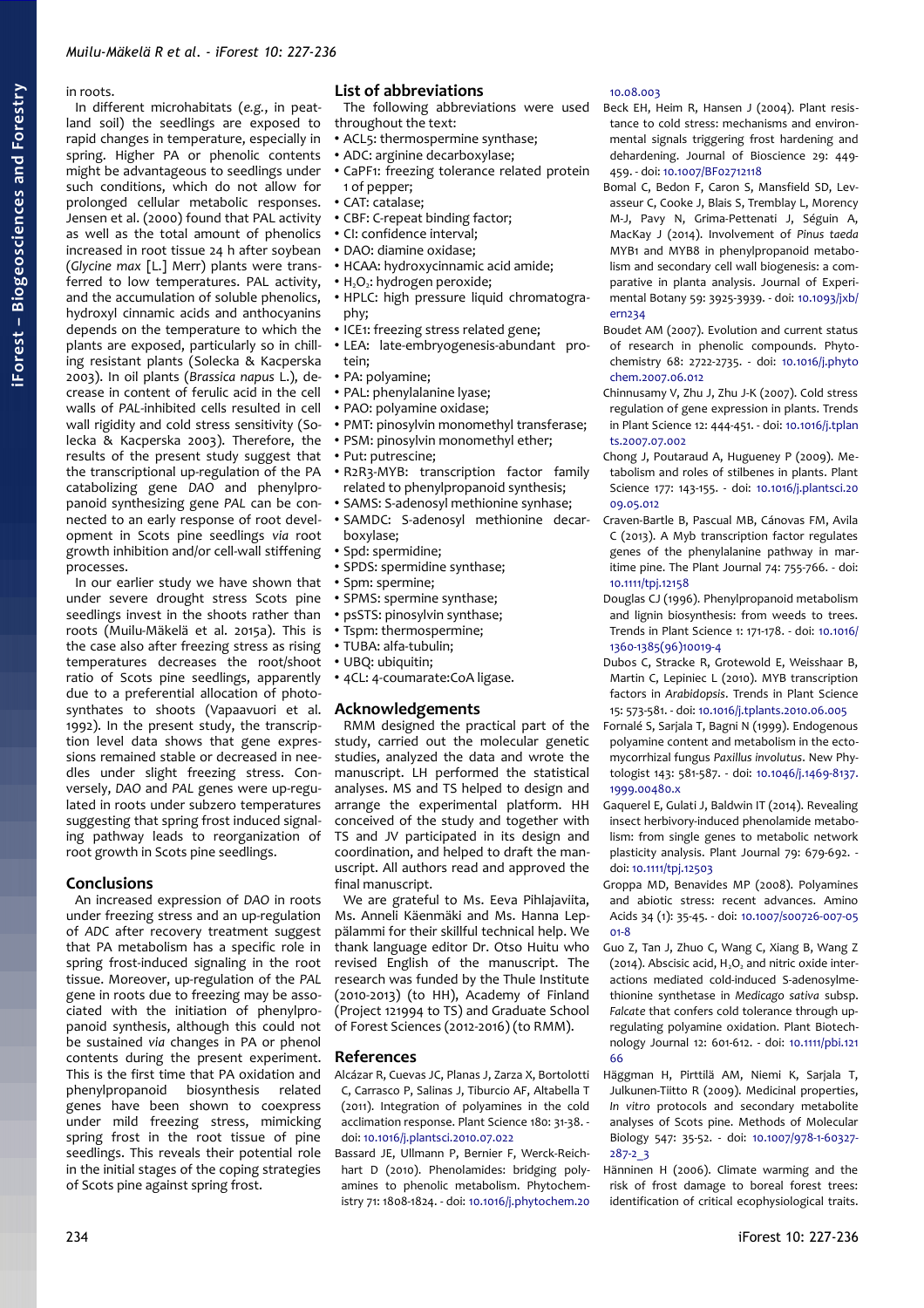Tree Physiology 26: 889-898. - doi: [10.1093/tree](http://dx.doi.org/10.1093/treephys/26.7.889) [phys/26.7.889](http://dx.doi.org/10.1093/treephys/26.7.889)

- Hatmi S, Trotel-Aziz P, Villaume S, Couderchet M, Clément C, Aziz A (2014). Osmotic stress-induced polyamine oxidation mediates defence responses and reduces stress-enhanced grapevine susceptibility to Botrytis cinerea. Journal of Experimental Botany 65: 75-88. - doi: [10.1093](http://dx.doi.org/10.1093/jxb/ert351) [/jxb/ert351](http://dx.doi.org/10.1093/jxb/ert351)
- Jensen KM, Cvikrová M, Paltgiewicz A, Eder J (2000). Alterations in phenylpropanoid content in soybean roots during low temperature acclimation. Plant Physiology and Biochemistry 38: 587-593. - doi: [10.1016/S0981-9428\(00\)00778-6](http://dx.doi.org/10.1016/S0981-9428(00)00778-6)
- Johnsen O, Fossdal CG, Nagy N, Skroppa T (2005). Climatic adaptation in *Picea abies* progenies is affected by the temperature during zygotic embryogenesis and seed maturation. Plant Cell Environment 28: 1090-1102. - doi: [10.1111/j.1365-3040.2005.01356.x](http://dx.doi.org/10.1111/j.1365-3040.2005.01356.x)
- Joosen R, Lammers M, Balk PA, Bronnum P, Konings M, Perks M, Stattin E, Wordragen M, Van Der Geest A (2005). Correlating gene expression to physiological parameters and environmental conditions during cold acclimation of *Pinus sylvestris*, identification of molecular markers using cDNA microarrays. Tree Physiology 26: 1297-1313. - doi: [10.1093/treephys/26.](http://dx.doi.org/10.1093/treephys/26.10.1297) [10.1297](http://dx.doi.org/10.1093/treephys/26.10.1297)
- Juntunen V, Neuvonen S (2006). Natural regeneration of Scots pine and Norway spruce close to the timberline in northern Finland. Silva Fennica 40: 443-458. - doi: [10.14214/sf.329](http://dx.doi.org/10.14214/sf.329)
- Koag M-C, Wilkens S, Fenton RD, Resnik J, Vo E, Close TJ (2009). The K-segment of maize DHN1 mediates binding to anionic phospholipid vesicles and concomitant structural changes. American Society of Plant Biology 150: 1503-1514. [online] URL: [http://www.plantphysiol.org/con](http://www.plantphysiol.org/content/150/3/1503.short) [tent/150/3/1503.short](http://www.plantphysiol.org/content/150/3/1503.short)
- Kontunen-Soppela S, Taulavuori K, Taulavuori E, Lähdesmäki P, Laine K (2000). Soluble proteins and dehydrins in nitrogen-fertilized Scots pine seedlings during deacclimation and the onset of growth. Physiologia Plantarum 109: 404-409. - doi: [10.1034/j.1399-3054.2000.100406.x](http://dx.doi.org/10.1034/j.1399-3054.2000.100406.x)
- Krasensky J, Jonak C (2012). Drought, salt and temperature stress-induced metabolic rearrangements and regulatory networks. Journal of Experimental Botany 63: 1593-1608. - doi: [10.1093/jxb/err460](http://dx.doi.org/10.1093/jxb/err460)
- Kujala S, Savolainen O (2012). Sequence variation patterns along a latitudinal cline in Scots pine (*Pinus sylvestris*): signs of clinal adaptation? Tree Genetics and Genome 8: 1451-1467. - doi: [10.1007/s11295-012-0532-5](http://dx.doi.org/10.1007/s11295-012-0532-5)
- Langwall O (2011). Impact of climate change, seedling type and provenance on the risk of damage to Norway spruce (*Picea abies* (L.) Karst.) seedlings in Sweden due to early summer frosts. Scandinavian Journal of Forest Research 26: 56-63. - doi: [10.1080/02827581.20](http://dx.doi.org/10.1080/02827581.2011.564399) [11.564399](http://dx.doi.org/10.1080/02827581.2011.564399)
- Leinonen I, Repo T, Hänninen H (1997). Changing environmental effects on frost hardiness of Scots pine during dehardening. Annals of Botany 79: 133-138. - doi: [10.1006/anbo.1996.0321](http://dx.doi.org/10.1006/anbo.1996.0321)
- Linkosalo T (2000). Analyses of the spring phenology of boreal trees and its response to climate change. University of Helsinki, Department of Forest Ecology Publications 22, Helsin-

gin yliopiston verkkojulkaisut, Helsinki, Finland, pp. 55.

- Mazzucotelli E, Mastrangelo AM, Crosatti C, Guerra D, Stanca AM, Cattivelli L (2008). Abiotic stress response in plants: when post-transcriptional and post-translational regulations control transcription. Plant Science 174: 420- 431. - doi: [10.1016/j.plantsci.2008.02.005](http://dx.doi.org/10.1016/j.plantsci.2008.02.005)
- Muilu-Mäkelä R, Vuosku J, Läärä E, Häggman H, Saarinen M, Heiskanen J, Sarjala T (2015a). Water availability influence morphology, mycorrhizal associations, PSII efficiency and polyamine metabolism at early growth phase of Scots pine seedlings. Plant Physiology and Biochemistry 88: 70-81. - doi: [10.1016/j.plaphy.20](http://dx.doi.org/10.1016/j.plaphy.2015.01.009) [15.01.009](http://dx.doi.org/10.1016/j.plaphy.2015.01.009)
- Muilu-Mäkelä R, Vuosku J, Hamberg L, Latva-Mäenpää H, Häggman H, Sarjala T (2015b). Osmotic stress affects polyamine homeostasis and phenolic content in proembryogenic liquid cell cultures of Scots pine. Plant Cell, Tissue and Organ Culture 122: 709-726. - doi: [10.1007/s112](http://dx.doi.org/10.1007/s11240-015-0805-4) [40-015-0805-4](http://dx.doi.org/10.1007/s11240-015-0805-4)
- Nygren M (2011). Metsänkylvöopas Kylvön biologiaa ja tekniikkaa [Forest sowing book biology and techniques of sowing]. Metsäntutkimuslaitos, Vantaa, 85 s. [in Finnish]
- Pinheiro J, Bates D, DebRoy S, Sarkar D, Core RT (2014). nlme: linear and nonlinear mixed effects models. R package version 3: 1-117. [online] URL:<http://CRAN.R-project.org/package=nlme>
- Pottosin I, Velarde-Buendía AM, Bose J, Zapenda-Jazo I, Shabala S, Dobrovinskaya O (2014). Cross-talk between reactive oxygen species and polyamines in regulation of ion transport across the plasma membrane: implications for plant adaptive responses. Journal of Experimental Botany 65: 1271-1283. - doi: [10.1093/jxb/](http://dx.doi.org/10.1093/jxb/ert423) [ert423](http://dx.doi.org/10.1093/jxb/ert423)
- R Core Team (2014). R: a language and environment for statistical computing. R Foundation for Statistical Computing, Wien, Austria. [online] URL:<http://www.R-project.org/>
- Rikala R, Repo T (1987). Frost resistance and frost damage in *Pinus sylvestris* seedlings during shoot elongation. Scandinavian Journal of Forest Research 2: 433-440. - doi: [10.1080/0282](http://dx.doi.org/10.1080/02827588709382480) [7588709382480](http://dx.doi.org/10.1080/02827588709382480)
- Ryyppö A, Iivonen S, Rikala R, Sutinen M-L, Vapaavuori E (1998). Response of Scots pine seedlings to low temperature in spring. Physiologia Plantarum 102: 503-512. - doi: [10.1034/j.](http://dx.doi.org/10.1034/j.1399-3054.1998.1020404.x) [1399-3054.1998.1020404.x](http://dx.doi.org/10.1034/j.1399-3054.1998.1020404.x)
- Saarinen M (2013). Männyn kylvö ja luontainen taimettuminen vanhoilla ojitusalueilla - turvemaiden uudistamisen erityispiirteitä [Artificial and natural seeding of Scots pine in old drainage areas - Unique features of forest regeneration on peat lands]. Dissertationes Forestales 164, University of Helsinki, Finnish Society of Forest Science, Helsinki, Finland, pp. 64. [in Finnish]
- Sarjala T, Kaunisto S (1993). Needle polyamine concentrations and potassium nutrition in Scots pine. Tree Physiology 13: 87-96. - doi: [10.1093/treephys/13.1.87](http://dx.doi.org/10.1093/treephys/13.1.87)
- Shi Y, Ding Y, Yang S (2015). Cold signal transduction and its interplay with phytohormones during cold acclimation. Plant Cell Physiology 56: 7- 15. - doi: [10.1093/pcp/pcu115](http://dx.doi.org/10.1093/pcp/pcu115)

Singleton VL, Orthofer R, Lamuela-Raventos RM

(1999). Analysis of total phenols and other oxidation substrates and antioxidants by means of Folin-Ciocalteu reagent. Methods in Enzymology 299: 152-178. - doi: [10.1016/S0076-6879\(99\)](http://dx.doi.org/10.1016/S0076-6879(99)99017-1) [99017-1](http://dx.doi.org/10.1016/S0076-6879(99)99017-1)

- Solecka D, Kacperska A (2003). Phenylpropanoid deficiency affects the course of plant acclimation to cold. Physiologia Plantarum 119: 253-262. - doi: [10.1034/j.1399-3054.2003.00181.x](http://dx.doi.org/10.1034/j.1399-3054.2003.00181.x)
- Tang W, Newton RJ, Li C, Charles TM (2007). Enhanced stress tolerance in transgenic pine expressing the pepper CaPF1 gene is associated with the polyamine biosynthesis. Plant Cell Reports 26: 115-124. - doi: [10.1007/s00299-006-](http://dx.doi.org/10.1007/s00299-006-0228-0) [0228-0](http://dx.doi.org/10.1007/s00299-006-0228-0)
- Tang W, Newton RJ (2005). Polyamines promote root elongation and growth by increasing root cell division in regenerated Virginia pine (*Pinus virginiana* Mill.) plantlets. Plant Cell Reports 24: 581-589. - doi: [10.1007/s00299-005-0021-5](http://dx.doi.org/10.1007/s00299-005-0021-5)
- Theocharis A, Clément C, Barka EA (2012). Physiological and molecular changes in plants grown at low temperatures. Planta 235: 1091-1105. doi: [10.1007/s00425-012-1641-y](http://dx.doi.org/10.1007/s00425-012-1641-y)
- Vapaavuori EM, Rikala R, Ryyppö A (1992). Effect of root temperature on growth and photosynthesis in conifer seedlings during shoot elongation. Tree Physiology 10: 217-230. - doi: [10.1093/](http://dx.doi.org/10.1093/treephys/10.3.217) [treephys/10.3.217](http://dx.doi.org/10.1093/treephys/10.3.217)
- Viitala K, Potila H, Savonen E-M, Sarjala T (2011). Health from forest - Antioxidative properties of endophytic fungi from Scots pine roots. In: Proceedings of the  $7<sup>th</sup>$  International Conference on "Mushroom Biology and Mushroom Products – ICMBMP7" (Savoie J-M, Foulongne-Oriol M, Largeteau M, Barroso G eds). Arcachon (France) 4-7 Oct 2011. INRA, UR1264, Mycology and Food Safety, Bordeaux, France, vol. 2, pp. 103-109.
- Vuosku J, Sutela S, Kestilä J, Jokela A, Sarjala T, Häggman H (2015). Expression of catalase and retinoblastoma-related protein genes associated with cell death processes in Scots pine zygotic embryogenesis. BMC Plant Biology 15: 88. - doi: [10.1186/s12870-015-0462-0](http://dx.doi.org/10.1186/s12870-015-0462-0)
- Yakovlev I, Asante D, Fossdal C, Junttila O, Johnsen O (2011). Differential gene expression related to an epigenetic memory affecting climatic adaptation in Norway spruce. Plant Science 180: 132-139. - doi: [10.1016/j.plantsci.2010.](http://dx.doi.org/10.1016/j.plantsci.2010.07.004) [07.004](http://dx.doi.org/10.1016/j.plantsci.2010.07.004)
- Yang Y, He M, Zhu Z, Li S, Xu Y, Zhang C, Singer SD, Wang Y (2012). Identification of the dehydrin gene family from grapevine species and analysis of their responsiveness to various forms of abiotic and biotic stress. BMC Plant Biology 12 (1): 140. - doi: [10.1186/1471-2229-12-140](http://dx.doi.org/10.1186/1471-2229-12-140)

#### **Supplementary Material**

**Fig. S1 -** The phenylpropanoid pathway.

**Fig. S2** - The PA metabolism pathway in Scots pine.

**Tab. S1** - PCR primers for the real-time PCR amplification of the Scots pine polyamine metabolism (*ADC, SPDS, ACL5, DAO, PAO* and *SAMDC*), stress (*SAMS, LEA, CAT, ICE1*), phenylpropanoid synthesis (*R2R3-MYB, PAL* and *psSTS*) and reference genes (*UBQ* and